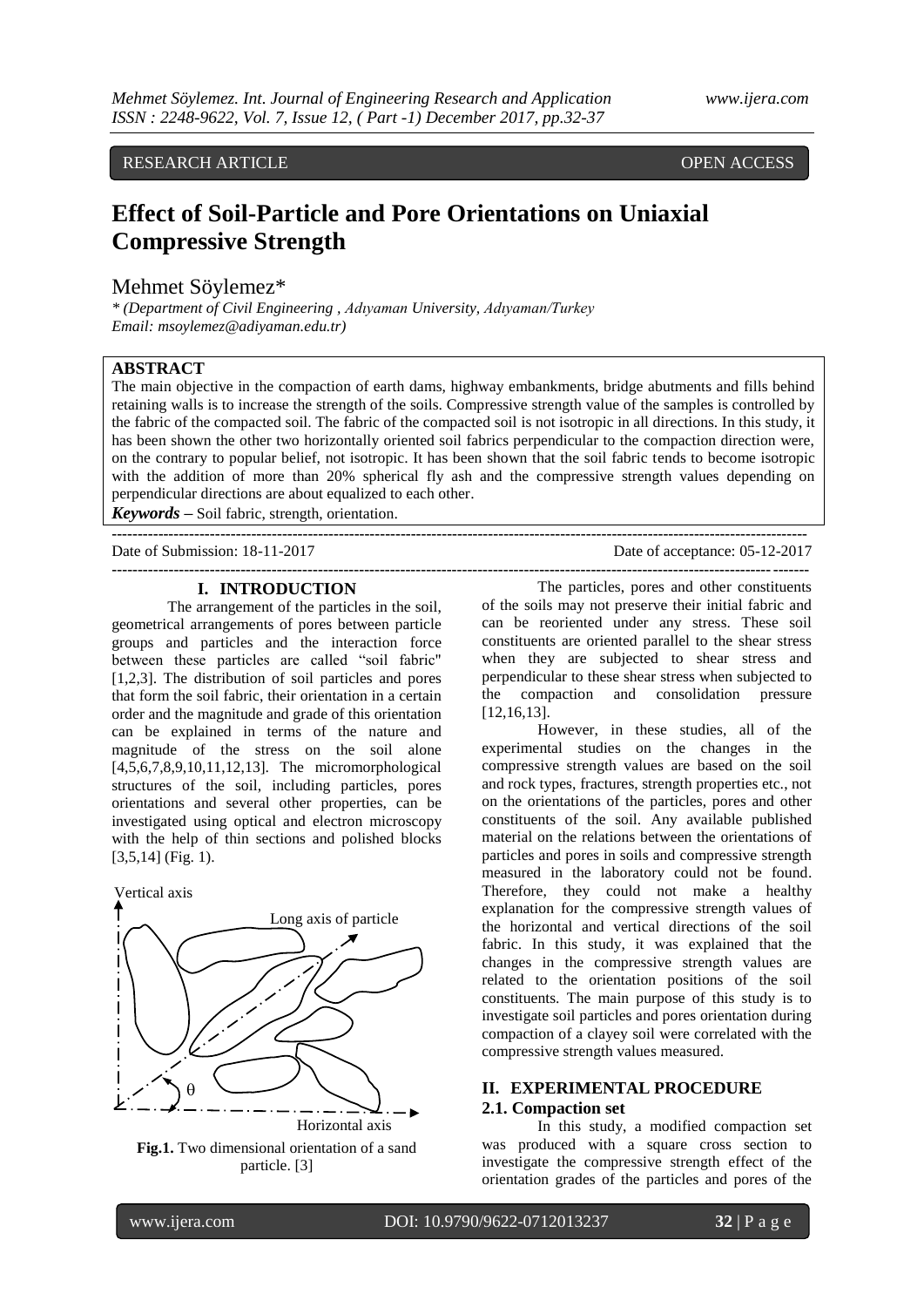soil. It was ensured that the size and properties of this set corresponded to the standard compaction set (Fig. 2)



**Figure. 2.** Modifiye Proctor set and its apparatus (a), hammer (b) and mould (c)

The purpose of this tool is to subject the soil samples of which their particles and pores were horizontally oriented by compaction to compressive strength tests from three directions perpendicular to each other without removing the soil samples from the mould so that the soils samples were not disturbed. All surfaces of the mould can be opened and closed again

#### **2.2. Soil**

In this study, micaschist soil containing platey and elongated particles were used with fly ash to measure how the particles and pores orientations affected the compressive strength in the compressive strength tests. The reason for using micaschist soil, due to its elongated and platey particles content, is to concretize the orientation using compaction, and the reason for adding thermal power plant fly ash is to eliminate particles orientation during compaction due to the spherical shape of fly as particles. Micaschist clayey soil sample used in this study was obtained from the clay deposit of Ömerli Brook located in Turgutlu (Manisa) in the west of Turkey and the fly ash was obtained from Soma Thermal Power Plant located in the west of Turkey.

#### **2.3. Soil Classification**

Quantitative analysis of the clayey soil used in this study revealed that the proportion of smectite (montmorillonite) was 51%, illite 35% and kaolinite 14%. Particle size analysis and Atterberg limit tests were performed according to the Unified Soil Classification System (USCS) for the classification of micaschist clayey soil and fly ash used in the experiments. In these experiments, the standards of the American Society of Testing Materials ASTM D 422-63 (2003) and ASTM D 4318-00 (2003) were followed, respectively [17, 18]. The particle size distribution curves and other index characteristics of the micaschist clayey soil and fly ash are given in Fig. 3, Table.1, respectively.



**Figure 3.** Grain-size distribution for the soil and flay ash used in the study.

| Table 1. Clayey soil and fly ash properties |  |  |  |
|---------------------------------------------|--|--|--|
|                                             |  |  |  |

|                                               | Clayey soil     | Fly ash         |
|-----------------------------------------------|-----------------|-----------------|
| maximum dry unit<br>weight $(g\text{r/cm}^3)$ | 1,73            | 1,34            |
| optimum moisture<br>content $(\%)$            | 1,80            | 29.0            |
| Liquid limit (%)                              | 28,8            |                 |
| Plastic limit (%)                             | 22,2            | Not plastic     |
| Plasticity index (%)                          | 6,6             |                 |
| Specific gravity                              | 2,72            | 2,32            |
| Particle sizes (%)                            |                 |                 |
| Gravel                                        | 1,0             | 0.0             |
| Sand                                          | 26,0            | 37,0            |
| Milt                                          | 51,0            | 37,0            |
| Clay                                          | 22,0            | 26,0            |
| Soil type (USCS)                              | CL-ML           | CL-ML           |
| Description                                   | Sandy silt-clay | Sandy silt-clay |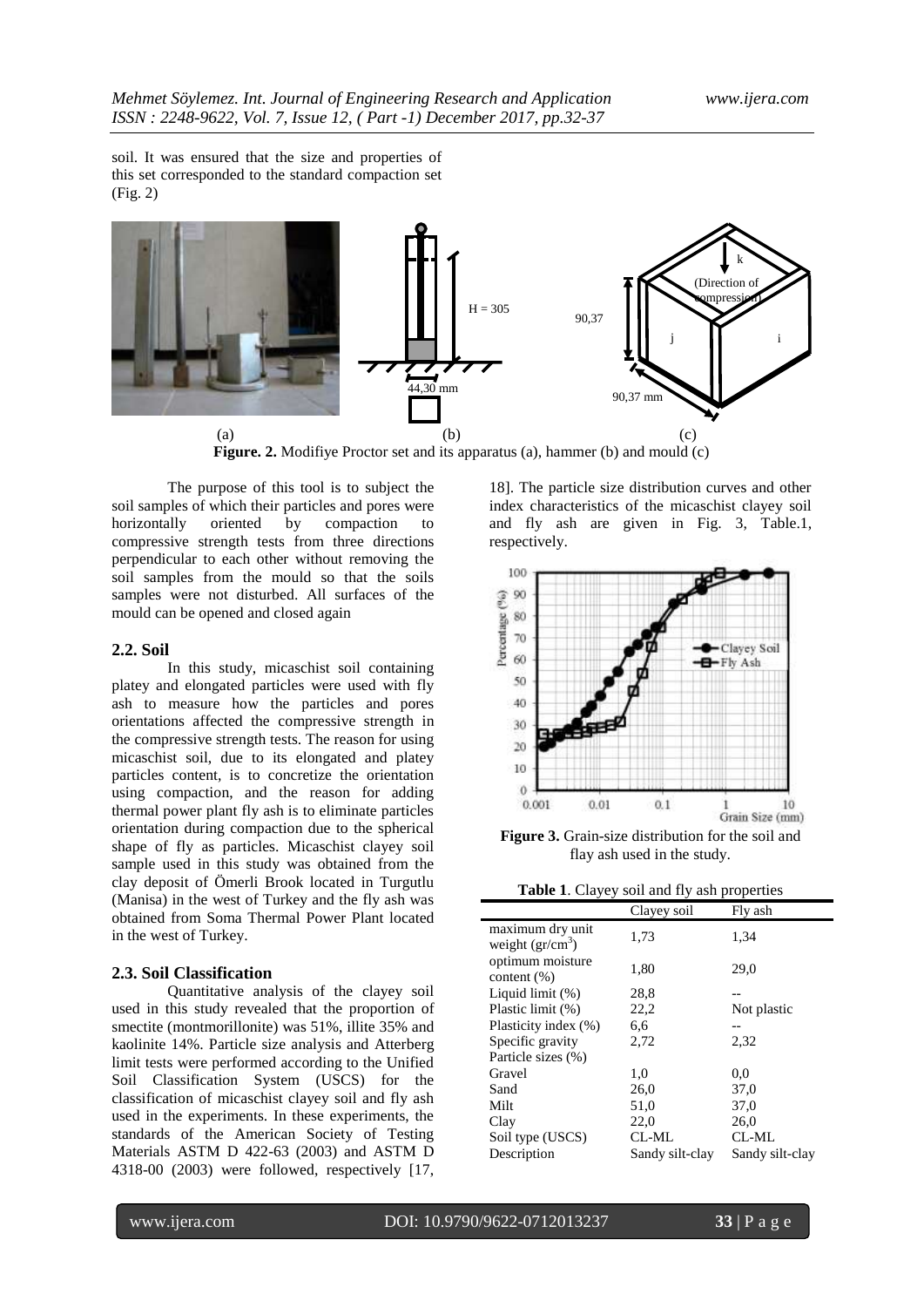According to the Unified Soil Classification System (USCS), micaschist soil was classified as well-graded CL-ML (inorganic silty clay with medium and slight plasticity) type inactive soil. Fly ash was classified poorly graded and showed no plasticity.

## **2.4. Compaction tests**

Following the classification tests, to investigate the effects of the orientation of soil particles, pores and other constituents on compressive strength according to ASTM D 698- 00a (2003) standards, compaction tests were carried out by laying a single layer of sole micaschist soil or sole fly ash separately onto the compaction mould and compacting the samples. The reason for using a single layer instead of three layers in the compaction procedure and not following the standards is to eliminate the effect of water passage between the layers in the compressive strength tests. Then, the soil mixtures formed by 10%, 20%, 30%, 40%, or 50% fly ash addition to the clayey soil was subjected to the same process (Fig. 4).



**Figure 4**. Standard proctor compaction curves for micashist soil, fly ash and mixed soil samples.

As the fly ash addition increases, the optimum water content  $(w_{opt})$  increases but the dry unit weight  $(\gamma_k)$  decreases. The reason for this is the poorly graded spherical shapes of fly ash particles with no plasticity. In the thin section photographs of soil samples removed from the mould without disturbing the soil samples after each compaction stage, taken in the compaction direction, it was seen that platey micaschist particles and other soil constituents were initially distributed and oriented randomly in the clayey soil dough whereas the location and positions of platey micaschist particles tended to oriented in the horizontal direction. The tendency of the soil particles and pores in the thin sections of the standard compaction test specimens are towards the edges, whereas in the middle they are parallel to the applied force (Fig. 5). In the fly

ash granules, regardless of the stress, the orientation is not noticeable due to their spherical shapes (Fig. 6).



**Fig. 5.** General view of thin sections area of specimen compacted at 20.8% moisture content showing curved trajectories which are typical of structures seen wet of optimum. Arrow shows axis of compaction towards bottom [13].



**Fig. 6.** SEM image of fly ash [19].

The maximum dry unit weight ( $\gamma_k$ ) and the optimum water content  $(w_{opt})$  of micaschist clayey soil were determined and soil mixture supplemented with fly ash were laid and compacted again in the square section mould and seven standard proctor tests were carried out. This procedure oriented the long axis of micaschist particles, platey micaschist particles and pores used in the tests in the horizontal direction (Fig. 7).

At the end of each test, the specimens compacted in the optimum water contents were removed from the molds without being spoiled with a hydraulic jack. These samples were then dried at room temperature for use in experiments such as the planned compressive strength tests (Fig. 8 a, b).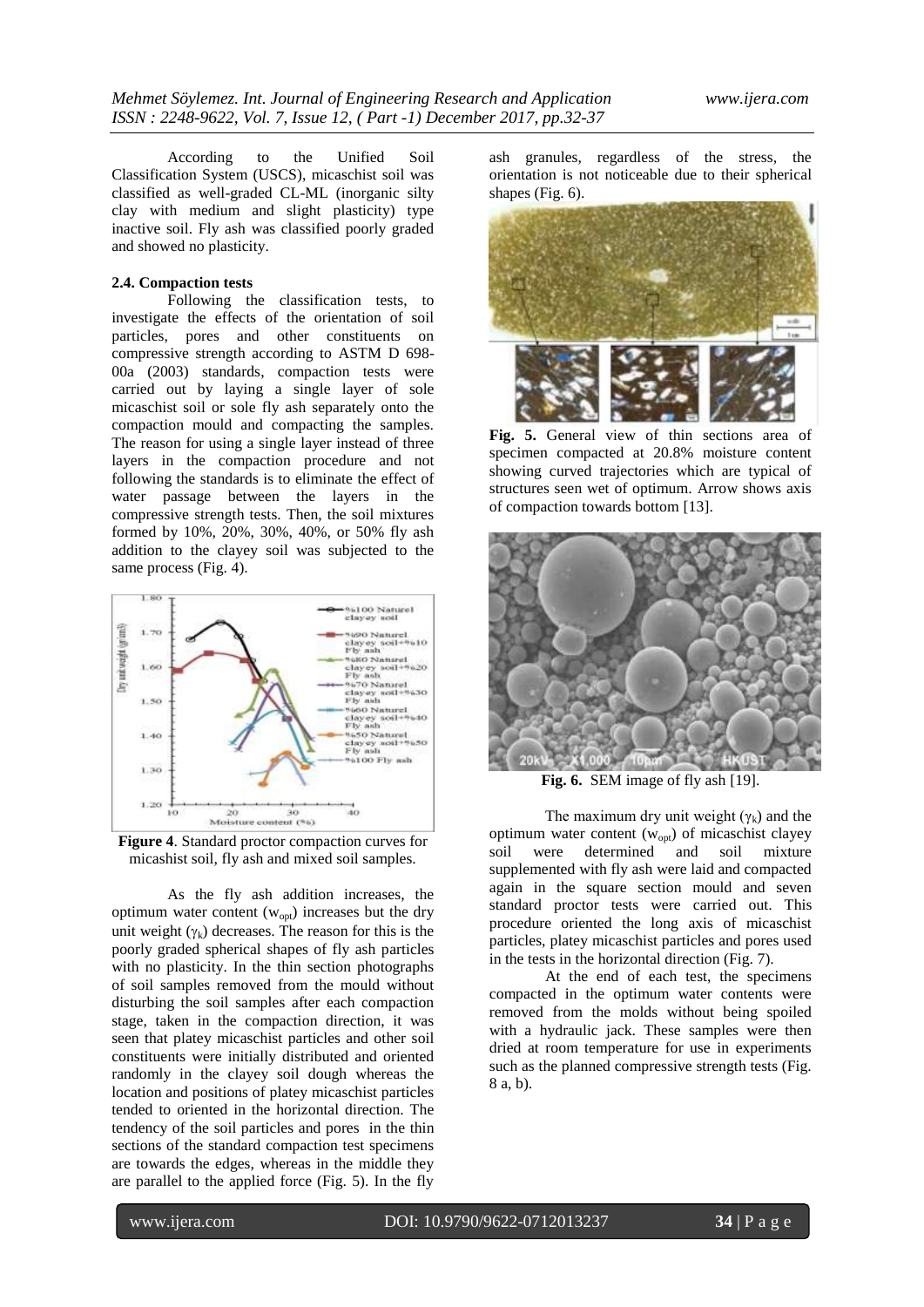

**Fig. 7.** The symbolic appearance of the soil constituents horizontally oriented compaction sample



 $(a)$  (b)



**Fig 8**.a) Remove the samples from the mould with a hydraulic jack and b) its dried at room temperature

# **2.5. Measurment of compressive strength**

Compressive strength measurements was performed in the laboratory on direct method (Fig 9). In each experiment, the samples were directly subjected compressive strength tests Compressive strength tests were carried out on samples of which their soil particles, pores and other constituents were oriented close to horizontal direction in cube shaped soil samples obtained by compaction at optimum water contents in the compaction direction and in the two other directions perpendicular to the compaction direction by rotating the soil sample (opposite direction). During each experiment, the compacted sample was rotated  $90^{\circ}$  and the compressive strength test was repeated for each of the three positions (Fig. 10)



**Fig. 9**. Compressive strength measurements the laboratory on direct method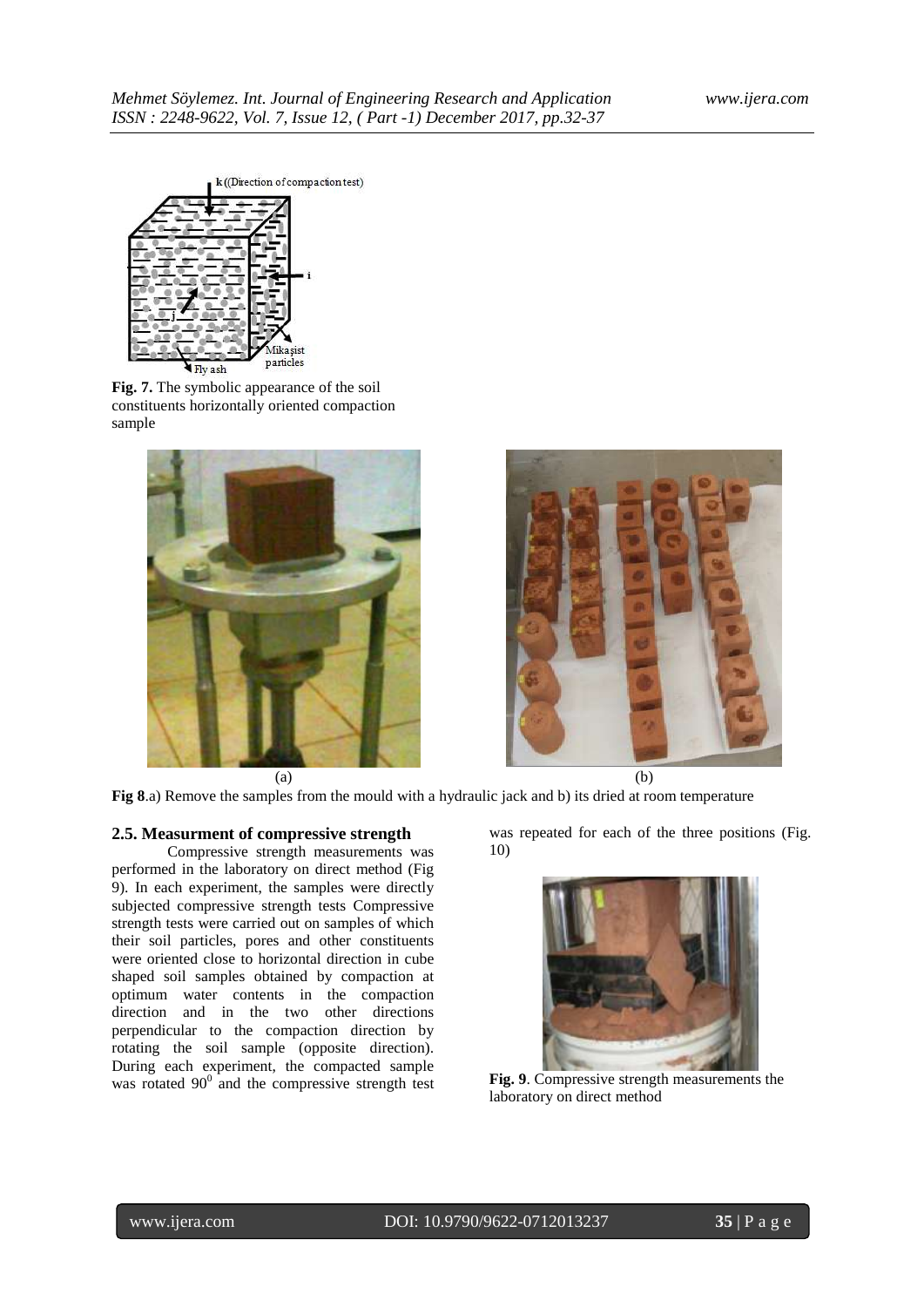

**Fig. 10.** Compressive strength tests in the direction of compression (a) and in perpendicular to each other two directions (b and c).

Compressive strength tests were carried out on samples having approximate dimensions of  $90,37x90,37x90,37$  mm<sup>3</sup>. Opposing two surfaces of the samples was polished sufficiently to provide good coupling and the compressive strength was measured on the polished opposing surfaces of the samples. And then compressive strength was measured in parallel and perpendicular directions to the soil-oriented particles, pores and other constituents in all samples.

## **III. RESULTS**

The compressive strength of sole micaschist soil in the compaction direction (k) and the compressive strength in the other directions perpendicular to the compaction direction (j) were close to each other and measured to be approximately 1160 kPa. However, the compressive strength on the other direction perpendicular (i) was 1060 kPa, which was 100 kPa smaller (Fig. 11). This appears to be caused by the

orientation of the soil constituents. With the spherical fly ash mixture, the compressive strength (i, j and k) on all three directions decrease and the difference between the compressive strengths decreases. Although the compressive strength in all three directions decrease until the ratio of the spherical grain fly ash mixture reaches 20%, i direction values were lower than j and k values. The effect of orientation on the compressive strength completely ceases when the ratio of fly ash reaches 30% due to the spherical shapes of fly ash particles and the compressive strength in each three directions (j and k) decrease and become very close to each other, measured to be approximately 980 kPa. No orientation was observed in the compressive strength tests conducted on sole fly ash due to the spherical shapes of fly ash particles and the compressive strength values in all three directions were found to be equal to each other and measured to 800 kPa (Fig. 11)



directions (j and i)

The tests have shown that the effect of soil particle orientation had a direct effect on compressive strength. Until this day, it has been stated that the other two directions (i, j) perpendicular to the compaction direction were isotropic and their engineering properties were the